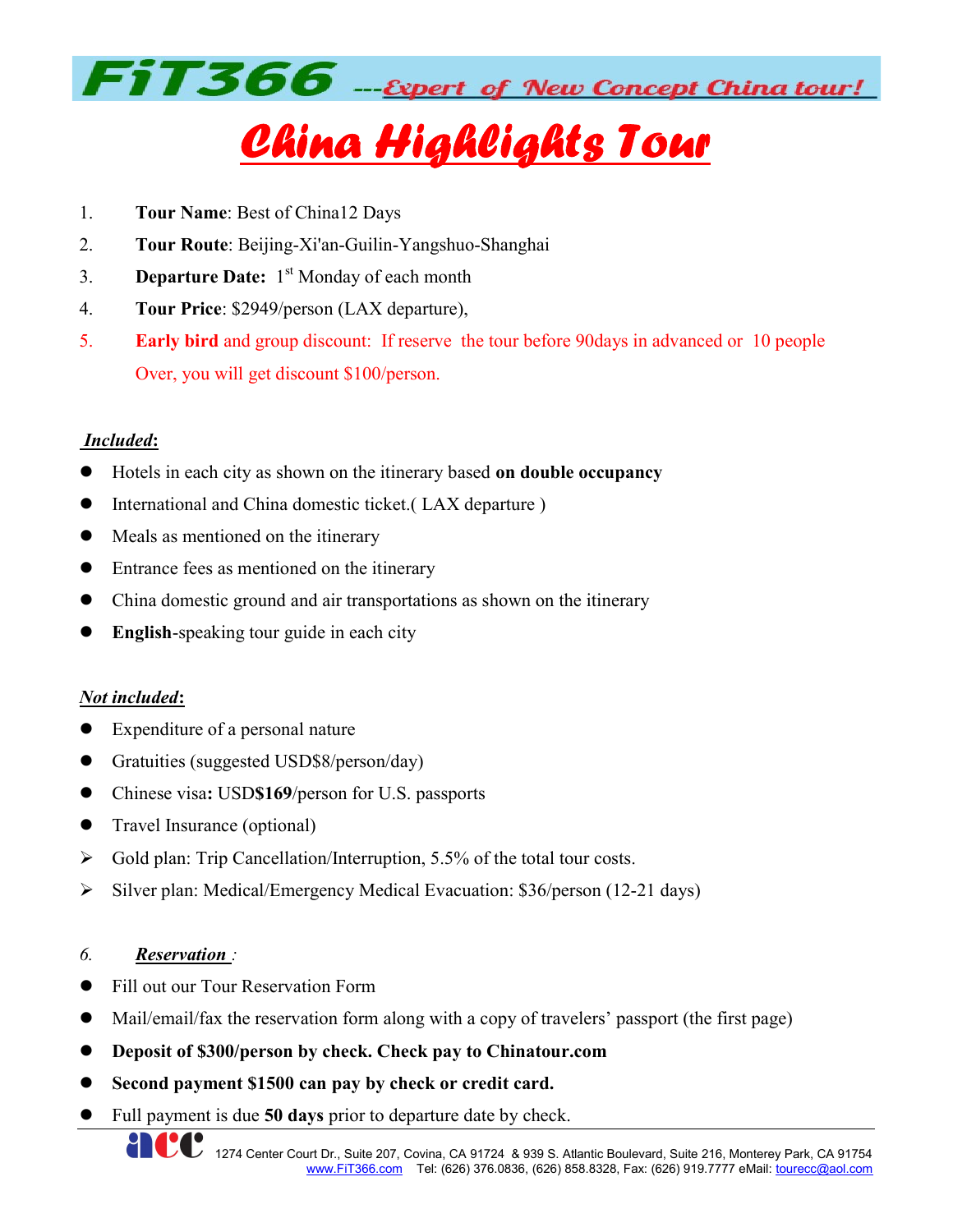# FiT366 --Expert of New Concept China tour!

7. Cancellation: A written Cancellation Notice via mail or fax must be received by ChinaTour.Com. The following cancellation fee applies:

- 45 or more days prior to departure: \$200 per person will be assessed.
- 30-44 days prior to departure: \$400 per person will be assessed
- 14-29 days prior to departure: \$600/person
- 4-13 days prior to departure: \$1000 per person will be assessed.
- Less than 3 days or nonappearance: 100% of total charge.

Besides the cancellation fee from Chinatour.com, Penalties from Airlines or Train Companies apply if air or train tickets are issued.

#### 8. Remarks:

- The itinerary may subject to minor changes based on local situations;
- HB-Hotel Breakfast; IM-In-flight meal; L-Lunch; D-Dinner; SD/SL-special dinner/lunch

Please note: All of our tours include some shopping, one store per day at most, that's why we can offer you a very competitive price. You do no have to buy anything, but please allow at least 45 minutes for other group members to purchase some souvenirs.

#### Hotel Information:

Beijing Four Points By Sheraton (or similar) http://www.starwoodhotels.com/fourpoints/property/overview/index.html?propertyID=3017  $Xi'$ an Titan Times Hotel  $\mathbb{R} \oplus \mathbb{R}$  (or similar) http://www.titantimeshotel.com Guilin Sheraton Guilin Hotel **State of Sheraton Guilin Hotel** (or similar) http://www.starwoodhotels.com/sheraton/property/overview/index.html?propertyID=483 Yangshuo New West Street Hotel http://www.nwshotel.com/index.php?Locale=en-us Shanghai RENAISSANCE SHANGHAI PUTUO

http://www.marriott.com/hotels/travel/shaph-renaissance-shanghai-putuo-hotel/

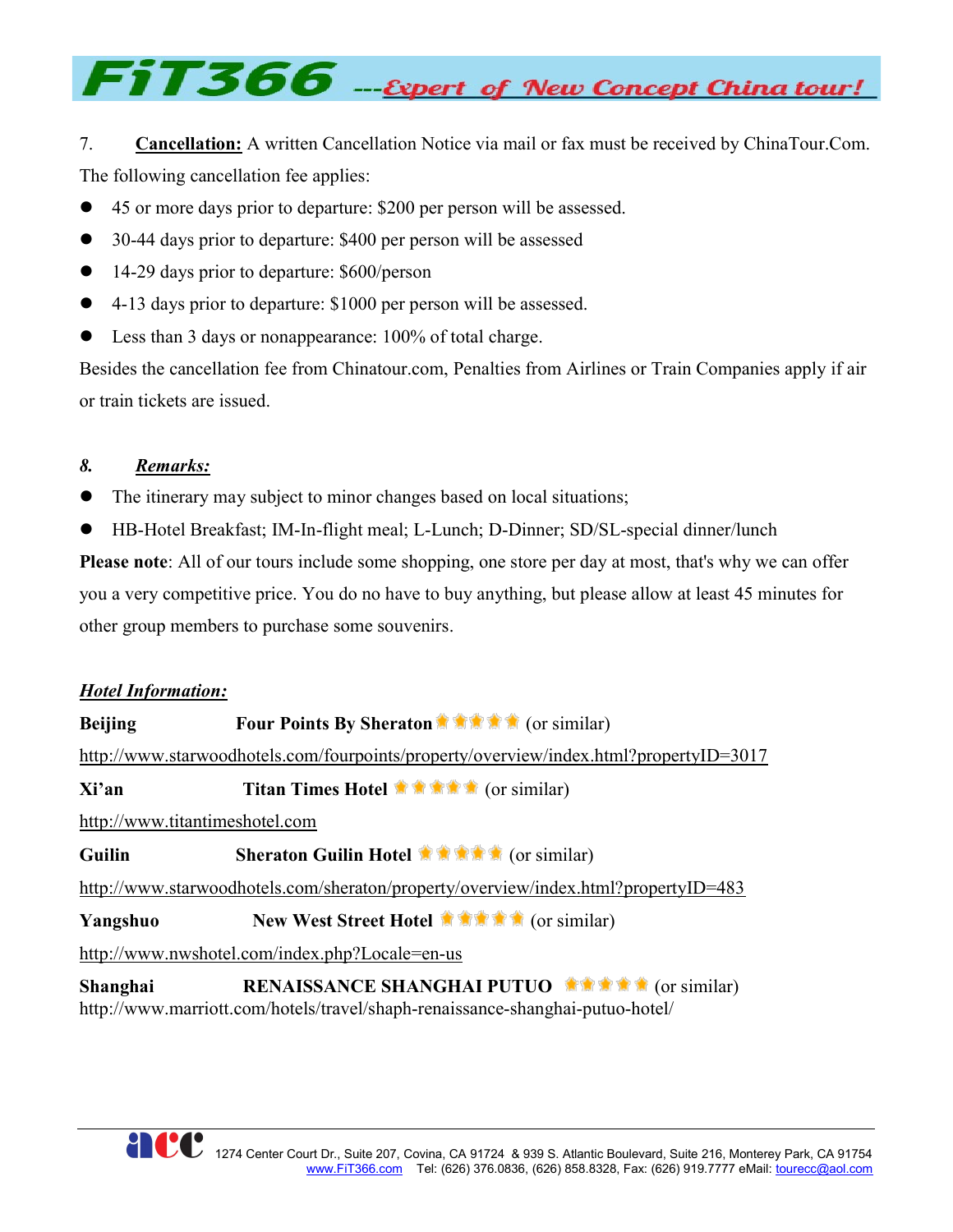# $FiT366$  - Expert of New Concept China tour!

# **Itinerary**

Day 1: LAX to Beijing  $\blacktriangleright$  (\*Airline will be advised later or your own favorite airlines)

Fly to Beijing. All meals, beverages, and entertainment will be provided.

# Day 2: Arrive in Beijing

Upon arriving at Beijing airport, a China Tour representative will greet you and arrange for your transportation to the hotel, allowing you the first chance to see and experience China.



# Day 3: Explore Beijing

Today you'll begin your China sightseeing tour. The first stop is Tiananmen Square in the center of Beijing. Then head for the magnificent Forbidden City, which stood as the imperial palace for China from the Ming Dynasty until the end of the Qing Dynasty, a period of 500 years. According to UNESCO, it represents the largest collection of preserved, ancient, wooden structures in the world. Then you'll take a 40-minute car ride from the Forbidden City to the Summer Palace, a favorite retreat in summer for many emperors during the Qing Dynasty.

Food Amenities: American Buffet Breakfast, Lunch, Dinner.



The Forbidden City

# Day 4: Explore Beijing

The Great Wall will be the main attraction during this second day of exploring the Beijing area. One of the world's great man-made wonders, it runs about 5,500 miles through 150 different counties. Then you'll visit the "Bird's Nest", the National Stadium, and the National Aquatics Center, known as the Water Cube, where the United States swimmer, Michael Phelps, emerged as the Gold Medal winner. Then you'll visit a slowly disappearing Chinese treasure, the **Hutongs**, alleys created by courtyard houses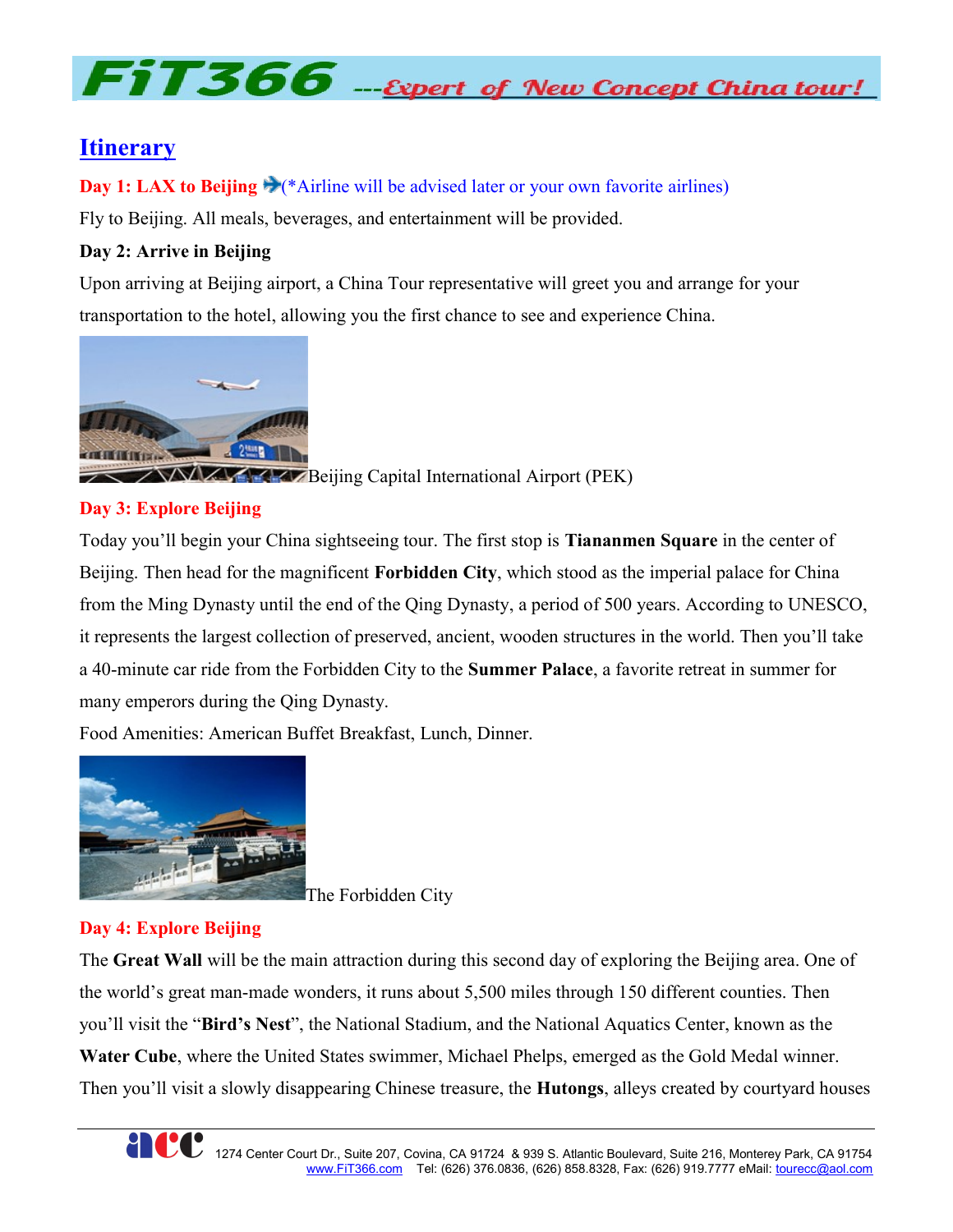

and see how families lived together as a community. The next stop will be the exotic Lotus Flower Market where beautiful and colorful displays cover the area. At last, have a nice Peking Duck Banquet before enjoying the iconic martial arts story, a live presentation of "The Legend of Kung Fu." Food Amenities: American Buffet Breakfast, Lunch, Special Dinner.



Great Wall of China (Chang Cheng)

### Day 5: Beijing to Xi'an

This morning our guide will take you to the **Beijing Zoo** where you'll have the chance to see the lovely, intriguing Giant Pandas. In the late afternoon you'll board a plane and fly to Xi'an, a famous historical and cultural city in China. Upon arrival, visit the **Ancient City Wall** of Xi'an, constructed in 1370 during the Ming Dynasty to completely enclose the city as protection against invaders.

Food Amenities: American Buffet Breakfast, Lunch, Dinner

### Day 6: Explore Xi'an

The Terra Cotta Warriors and Horses have been called the "Eighth Wonder of the World." Nearly 8,000 life-size terra cotta soldiers and horses were buried about 2000 years ago to protect the first emperor of China, Qin Shi Huang, in his afterlife. Your dinner tonight will be the feast of the Imperial Dumpling Banquet, followed by the splendid Tang Dynasty Stage Show. Food Amenities: American Buffet Breakfast, Lunch, Special Dinner.



Day 7: Xi'an to Guilin

Terra Cotta Warriors (Bing Ma Yong)

The day starts by touring another major landmark of Xi'an - the Big Wild Goose Pagoda, a temple built in 642 for the Tang Dynasty Buddhist monk, Xuan Zang. A Chinese version of Marco Polo, he made a famous pilgrimage to India--and the inspiration for the novel, "Journey to the West--so the pagoda was originally created to store the exotic artifacts he brought back. At last, board a plane for Guilin in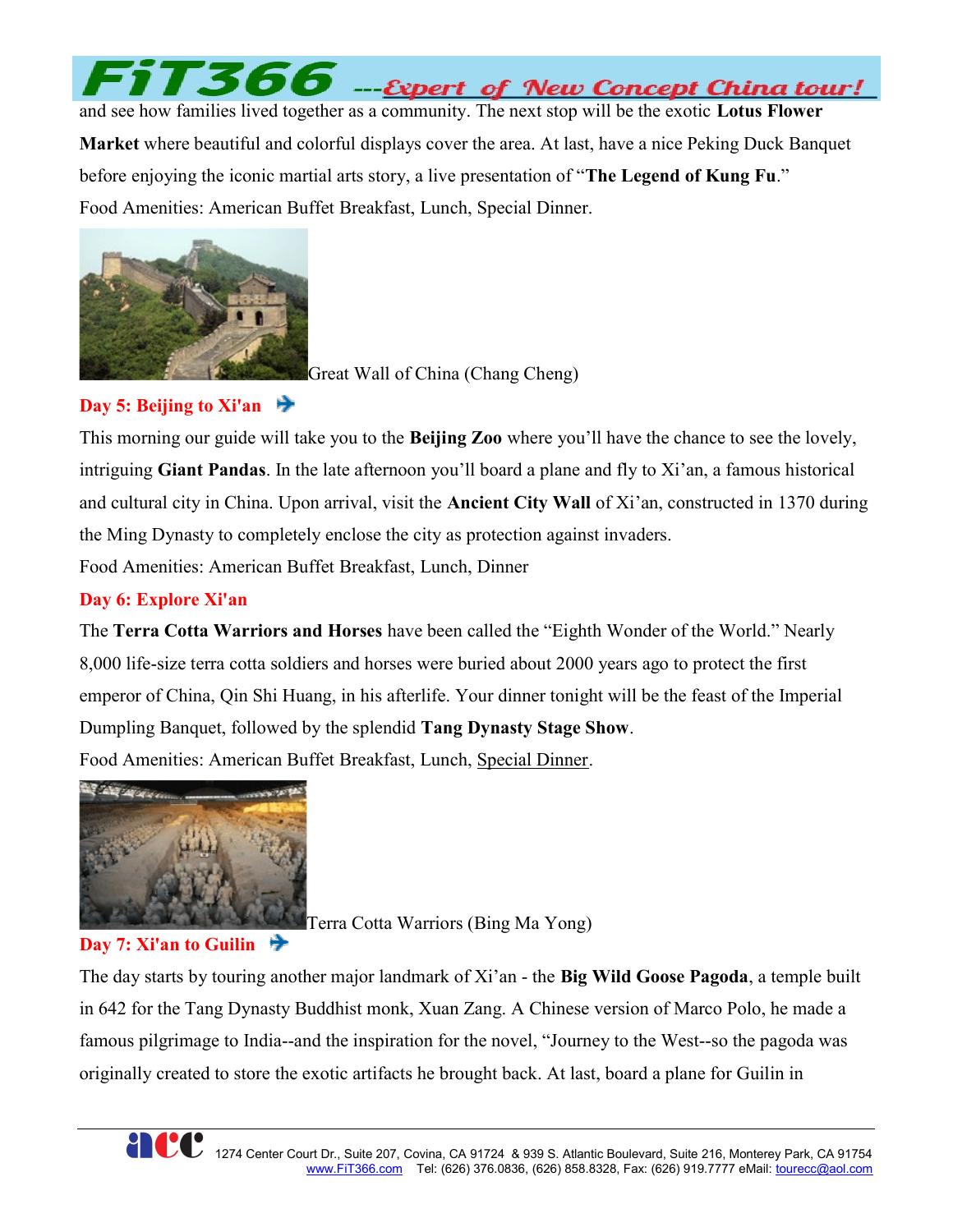FIT366 ---Expert of New Concept China tour!

Food Amenities: American Buffet Breakfast, Lunch, Dinner.



Big Wild Goose Pagoda

Day 8: Guilin to Yangshuo

A leisurely four-hour cruise down the Lijiang River from Guilin to Yangshuo begins the day. Enjoy the picturesque landscape, surrounded by the hills and bamboo that have inspired many artists over the centuries. Upon arriving at Yangshuo, you'll then have the afternoon to explore on your own by either renting a bike or taking a walk around **West Street,** a 1,400-year-old street paved with marble. Explore some of the diverse and charming stores and shops around the area. In the evening, enjoy a wonderful light show, "Impression of Sister Liu" ("Liusanjie"), directed by the famous director Zhang Yimou and performed by local villagers and fishermen.

Food Amenities: American Buffet Breakfast, Lunch, Dinner.



Li River

# Day 9: Yangshuo to Guilin to Shanghai  $\bigstar$

Drive back to Guilin and visit the incredible Elephant Trunk Hill awaits you at the junction of the Peach Blossom and Li Rivers. The Hill got its name because the formation resembles an elephant just enjoying a refreshing drink of water. Then take a flight to Shanghai and check in at the luxurious hotel upon arrival.

Food Amenities: American Buffet Breakfast, Lunch.

# Day 10: Experience Shanghai

Today's portion of the tour will take you into Shanghai, China's financial center. Take some time to explore the commercial aspects of Old Street, Nanjing Road, and the Lujiazui Financial Area before checking out the 120,000 art exhibits in the Shanghai Museum. Stroll around the Bund, the waterfront